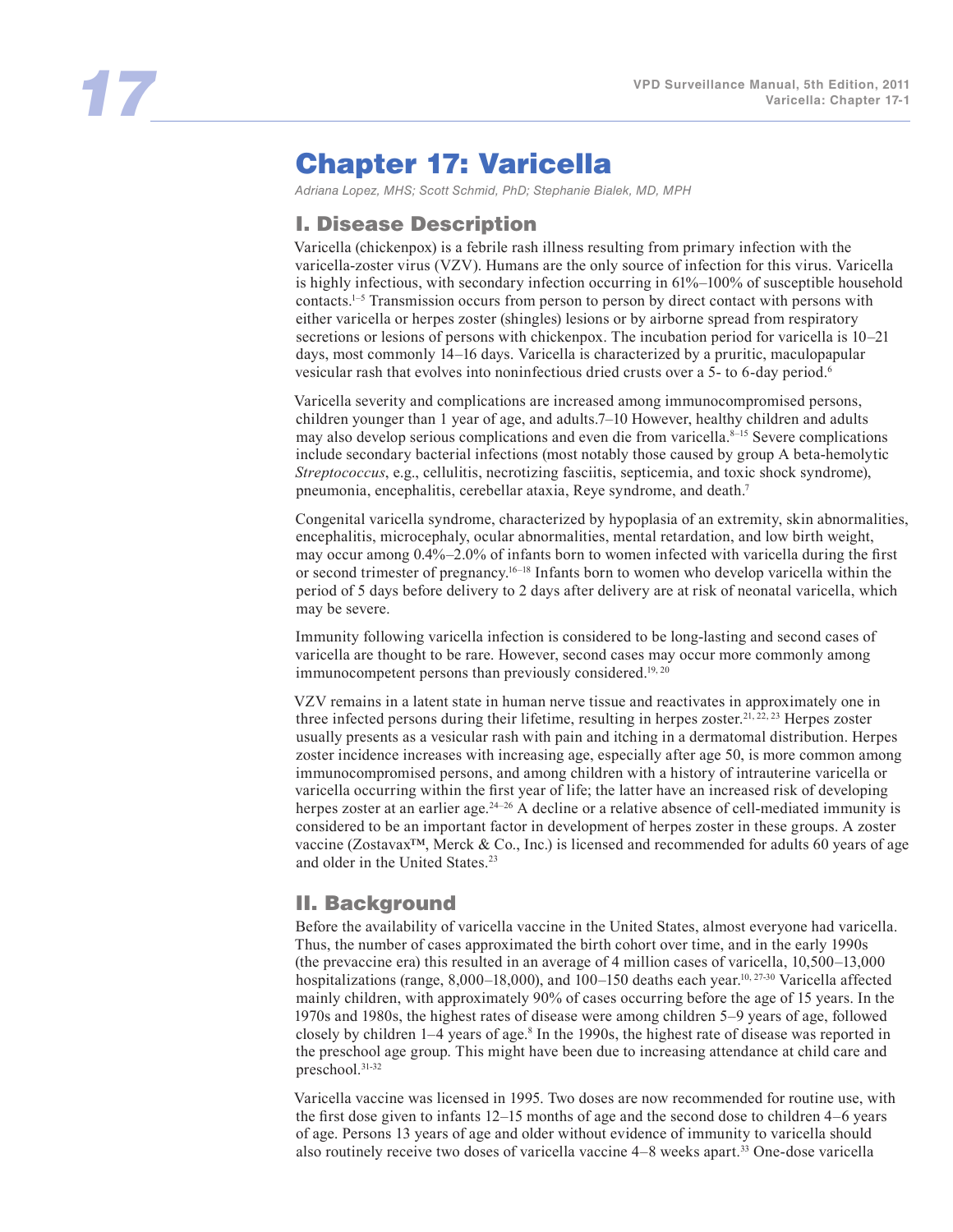vaccination coverage among children 19–35 months of age was 89.6% nationally in 2009, with state and city estimates ranging from 76% to 95%.<sup>34</sup> In active surveillance areas, varicella vaccination coverage among children age 19–35 months has risen to 92%, and varicella disease incidence declined approximately 90% from 1995 to 2005.35 Among the states that in the prevaccine era consistently reported a high proportion of varicella cases to the National Notifiable Disease Surveillance System (NNDSS) relative to their birth cohort (West Virginia, Illinois, Texas, and Michigan), a 41% to 81% decline in cases has been reported as of 2009. In reports of varicella as the underlying cause of death, national varicella mortality rates among children younger than 10 years of age declined by 90% comparing the period of 1990-1994 to 1999-2001.36 During 2000-2006, national varicella-related hospitalization rates declined by 71% compared with rates during the period 1988–1995.<sup>37</sup>

Although increased vaccination of children has lowered the overall burden of disease, a higher proportion of reported cases now occur among older children, adolescents, and adults who may have escaped varicella disease or vaccination. As vaccination rates have increased, the majority of varicella cases now occur among vaccinated persons. Cases of varicella in vaccinated persons (i.e., breakthrough cases) are generally much milder, often with fewer than 50 lesions and fewer vesicles compared with 300 or more lesions and many vesicles typically seen in unvaccinated persons. Persons with breakthrough cases are also less likely to have fever and more likely to have fewer days of illness.38 Given its modified clinical presentation, breakthrough varicella illness can be challenging for practitioners and parents to recognize clinically.

# III. Importance of Rapid Case Identification

Reporting of varicella cases in child care centers, schools, institutions, military barracks and other group settings will facilitate public health action and outbreak control. In addition, in certain high-risk settings (e.g., hospitals and other healthcare settings, schools that may have students who are immunocompromised), rapid case identification and public health action are important to prevent infection of susceptible persons at high risk for serious complications of varicella, such as immunocompromised persons and pregnant women, and susceptible individuals for whom varicella vaccine is contraindicated.<sup>33</sup>

### IV. Importance of Surveillance

Surveillance data are needed to

- 1. document and monitor the impact of a vaccination program on disease incidence, morbidity, and mortality;
- 2. evaluate the effectiveness of prevention strategies; and
- 3. evaluate vaccine effectiveness under conditions of routine use.

With vaccine coverage increasing and the disease burden declining, varicella disease surveillance is especially important to monitor changes in varicella epidemiology. All states should establish or enhance varicella case-based surveillance to monitor these changes. Surveillance data will be used to assess progress towards the year 2020 disease reduction goals, and determine whether any improvements to the vaccination policy are needed. *Healthy People 2020* goals for varicella include a greater than 80% reduction in the estimated number of varicella cases among children < 18 years of age compared to 2008, greater than 90% vaccine coverage among children 19–35 months, greater than 95% vaccination coverage with 2 doses of varicella vaccine among children in kindergarten, and greater than 90% 2-dose vaccine coverage among adolescents.<sup>39</sup>

# V. Case Definition

The following case definitions were approved by the Council of State and Territorial Epidemiologists (CSTE) for varicella cases in June 1999 with an update in June 2009 40-41 and varicella deaths in 1998.42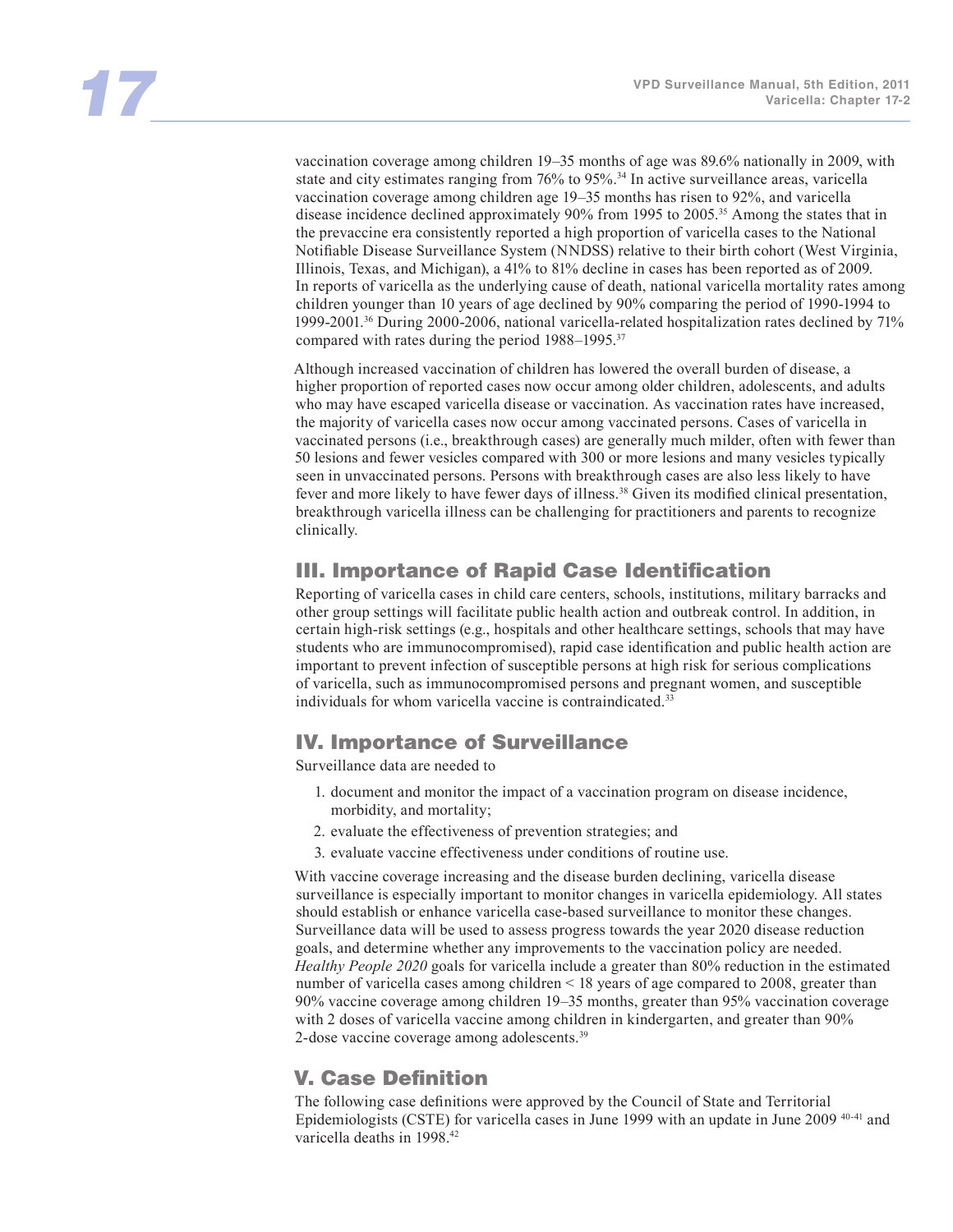#### *Varicella clinical case definition*

An illness with acute onset of diffuse (generalized) maculopapulovesicular rash without other apparent cause. In vaccinated persons who develop varicella more than 42 days after vaccination (breakthrough disease), the disease is usually mild with fewer than 50 skin lesions and shorter duration of illness. The rash may also be atypical in appearance (maculopapular with few or no vesicles).

#### *Laboratory criteria for diagnosis*

- Isolation of varicella-zoster virus (VZV) or demonstration of VZV DNA by direct fluorescent antibody (DFA) or by polymerase chain reaction (PCR) tests from a clinical specimen, ideally scabs, vesicular fluid, or cells from the base of a lesion [See the following website for more details: http://www.cdc.gov/shingles/lab-testing/index.html.] These tests are also useful for diagnosing breakthrough disease (Table 1).
- Positive serologic test for varicella-zoster IgM antibody using a capture assay
- Fourfold or greater rise in serum varicella IgG antibody titer by any standard serologic assay

For both unvaccinated and vaccinated persons, DNA detection methods (PCR, DFA) and culture are the methods of choice for laboratory confirmation. Of these, **PCR is the most reliable and sensitive method for confirming infection.**

In unvaccinated persons, experience is limited with IgM antibody tests and with timing of the IgM response. In vaccinated persons, even less experience with serologic methods for laboratory confirmation is available. Therefore, DNA detection methods are the laboratory methods of choice for diagnosis. A negative IgM result should not be used to rule out the diagnosis. A positive IgM in the absence of rash should not be used to confirm a diagnosis. A fourfold rise in IgG antibody may not occur in vaccinated persons.

#### *Varicella case classification*

**Probable:** A case that meets the clinical case definition, is not laboratory confirmed, and is not epidemiologically linked to another probable or confirmed case.

**Confirmed:** A case that meets the clinical case definition and is laboratory confirmed or is epidemiologically linked to a confirmed or a probable case.

*Note: Two probable cases that are epidemiologically linked are considered confirmed, even in the absence of laboratory confirmation.*

#### *Varicella deaths case classification*

**Probable:** A probable case of varicella that contributes directly or indirectly to acute medical complications that result in death.

**Confirmed:** A confirmed case of varicella that contributes directly or indirectly to acute medical complications that result in death.

#### *Other definitions*

**Varicella-like (vaccine) rash:** A varicella-like rash in a recently vaccinated person that may be caused by either wild- or vaccine-type virus. Approximately 4% of children receiving varicella vaccine (compared with 2% of placebo recipients) develop a generalized rash with a median of five lesions 5–26 days postvaccination, and 4% develop a localized rash with a median of two lesions 8–19 days postvaccination.43 The rash may be atypical in appearance (maculopapular with no vesicles). Approximately 2% of children who received a placebo in the clinical trials also developed generalized rashes, some of which were varicella-like, indicating that not all rashes following vaccination are attributable to the vaccine.43 Rash occurring within 2 weeks of or more than 42 days after vaccination are more likely to be wild-type virus, and rash occurring 15–42 days postvaccination are more likely to be vaccine-type virus.44 Attribution of disease to vaccine strain VZV can only be confirmed by strain differential real-time PCR or by PCR combined with restriction fragment length polymorphism (RFLP) analysis.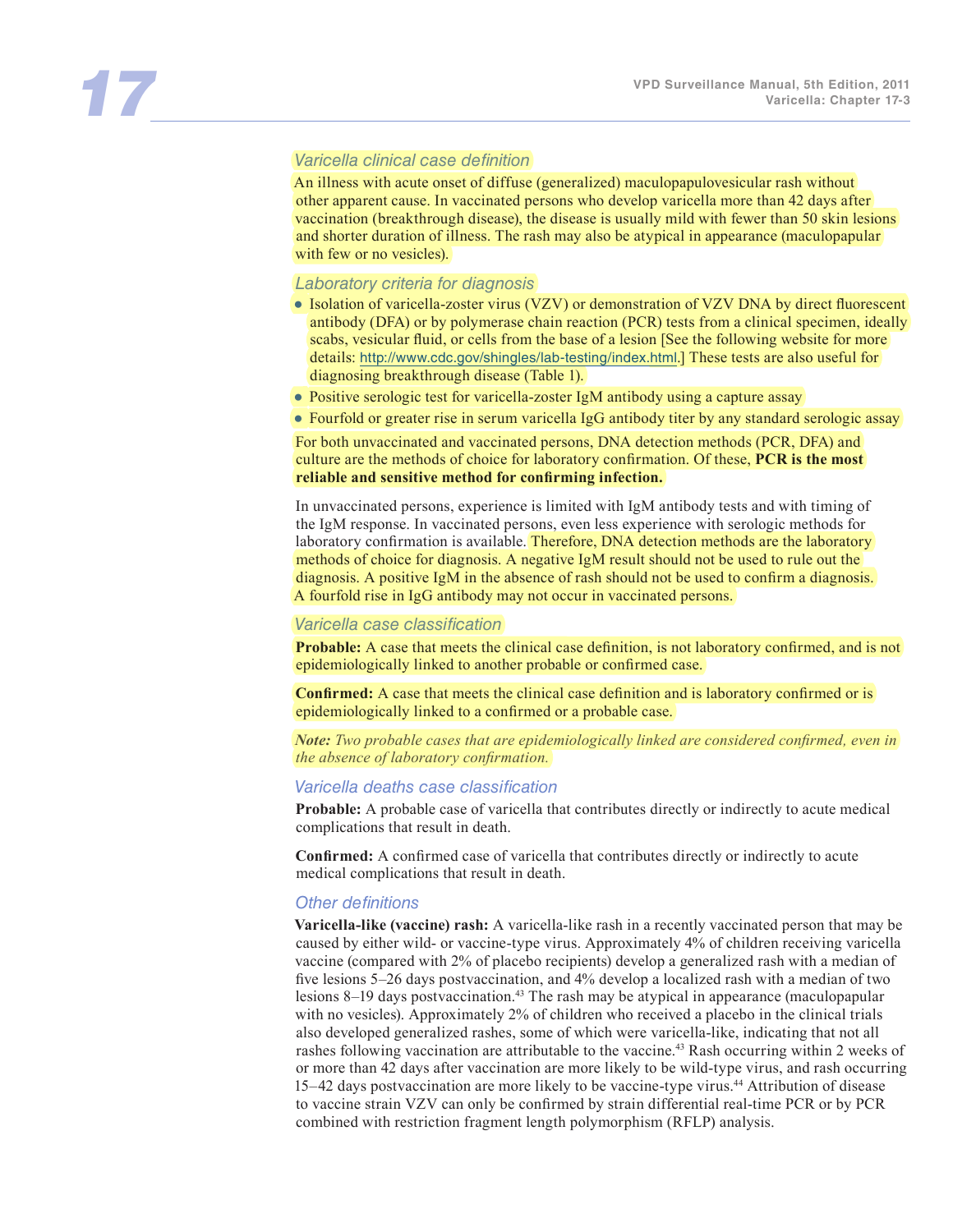**Breakthrough disease:** A case of wild-type varicella infection occurring more than 42 days after vaccination. Such disease is usually mild with a shorter duration of illness, fewer constitutional symptoms, and fewer than 50 skin lesions. Breakthrough cases with fewer than 50 lesions have been found to be one third as contagious as varicella in unvaccinated persons with 50 or more lesions, but breakthrough cases with 50 or more lesions can be just as contagious as cases in unvaccinated persons.45

**Secondary transmission of vaccine virus:** A varicella-like rash occurring 10–21 days after exposure to a person recently vaccinated. It is extremely rare. Since 1995, only eight secondary cases of transmission of vaccine virus from seven vaccinees have been documented with the varicella (Oka/Merck) vaccine, five of which occurred in e immunocompetent people. Most secondary transmissions occur from vaccine recipients who develop at least a limited rash illness. One case of secondary transmission was reported from a woman vaccinated postpartum who developed no vaccine rash to her infant. All laboratory-confirmed cases of Oka vaccine secondary transmission have resolved without complications. Transmission of vaccine strain VZV can only be confirmed by strain differential real-time PCR or by PCR combined with restriction fragment length polymorphism analysis. In addition to these episodes, there have been two reports of transmitted vaccine virus from herpes zoster that occurred 5 months after varicella vaccination.

#### *Evidence of immunity to varicella*

Evidence of immunity to varicella includes any of the following:<sup>34</sup>

- 1. Documentation of age-appropriate vaccination
- Preschool-aged children 12 months of age or older: 1 dose
- School-aged children, adolescents, and adults: 2 doses
- For children younger than 13 years of age, the minimum interval between the two doses is 3 months. However, if the child received the first dose before age 13 years and the interval between the two doses was at least 28 days, the second dose is considered valid.
- 2. Laboratory evidence of immunity or laboratory confirmation of disease
	- Commercial assays can be used to assess disease-induced immunity, but they lack sensitivity to always detect vaccine-induced immunity (i.e., they may yield false-negative results).
- 3. Born in the United States before 1980
	- For healthcare workers, immunocompromised persons, and pregnant women, birth before 1980 should not be considered evidence of immunity.
- 4. A healthcare provider diagnosis of varicella or verification of history of varicella disease
- Verification of history or diagnosis of typical disease can be done by any healthcare provider (e.g., school or occupational clinic nurse, nurse practitioner, physician assistant, physician). For persons reporting a history of or presenting with atypical and/or mild cases, assessment by a physician or designee is recommended and either one of the following should be sought: a) an epidemiologic link to a typical varicella case or laboratory-confirmed case, or b) evidence of laboratory confirmation, if testing was performed at the time of acute disease. When such documentation is lacking, persons should not be considered as having a valid history of disease, because other diseases may mimic mild, atypical varicella.
- 5. History of herpes zoster based on healthcare provider diagnosis.

### VI. Laboratory Testing

As varicella disease has declined with introduction of vaccine, the need for laboratory confirmation has grown because fewer physicians have direct experience with breakthrough infections, which are often atypical in appearance, result in fewer lesions, and may lack characteristic vesicles. Varicella hospitalizations and deaths, as well as other severe or unusual disease, should routinely be laboratory confirmed. Postvaccination situations for which specimens should be tested include 1) rash with more than 50 lesions occurring 7 to 42 days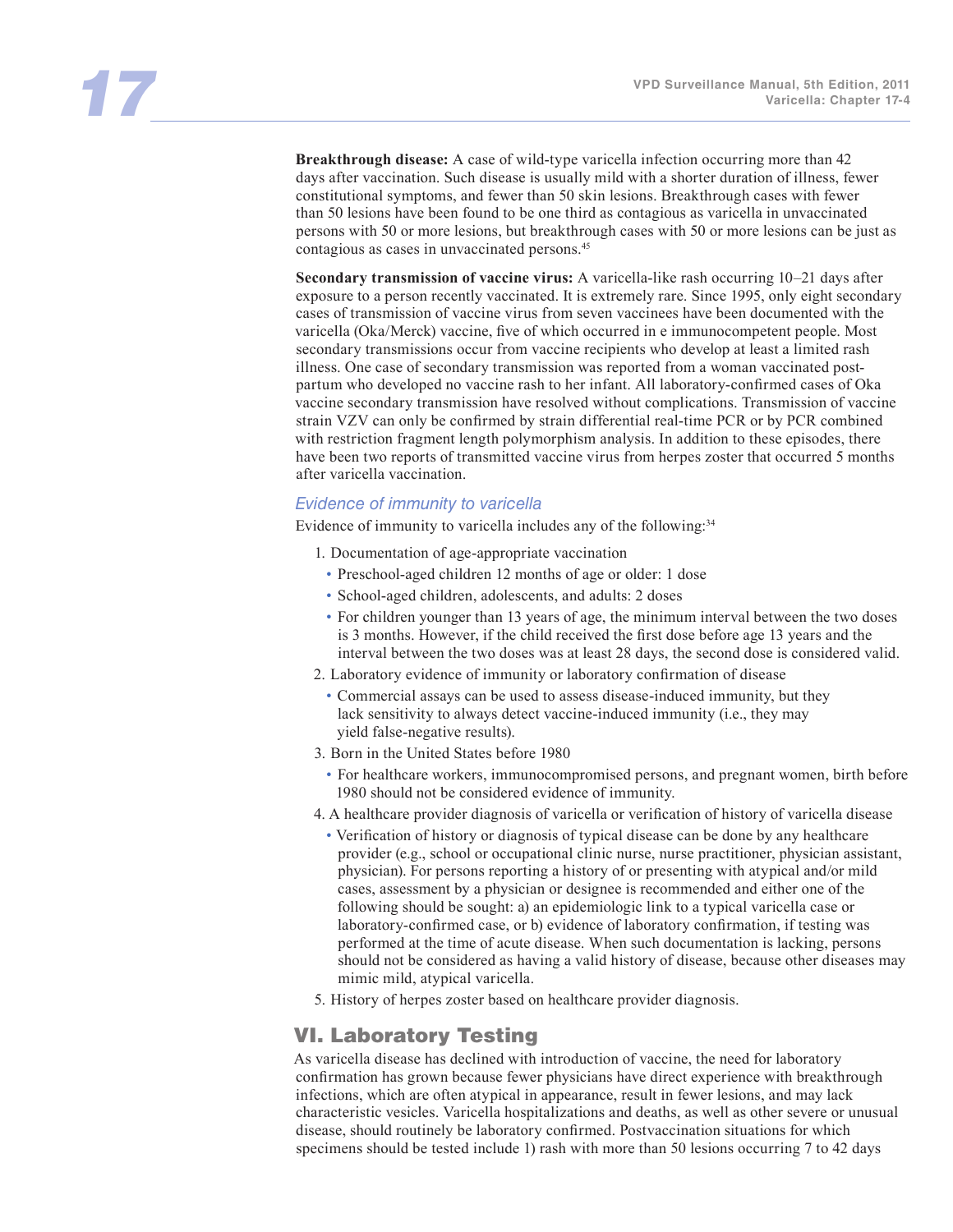after vaccination; 2) suspected secondary transmission of the vaccine virus; 3) herpes zoster in a vaccinated person; or 4) any serious adverse event. In an outbreak, it is recommended that three to five cases be confirmed, regardless of vaccination status. The preferred diagnostic tests to confirm varicella infection include DNA detection methods for virus identification. For additional information on laboratory support for vaccine-preventable disease surveillance, see Chapter 22, "Laboratory Support for Surveillance of Vaccine-Preventable Diseases."

#### *Specimen collection*

Skin lesions are the preferred specimen for laboratory confirmation of varicella disease. Blood specimens are preferred to test for varicella immunity. Specimens from skin lesions are best collected by unroofing a vesicle, preferably a fresh fluid-filled vesicle, and then rubbing the base of a skin lesion with a polyester swab. Scabs from skin lesions are also optimal specimen types for PCR detection of VZV DNA. Other specimen sources such as nasopharyngeal secretions, saliva, blood, urine, bronchial washings, and cerebrospinal fluid are considered less desirable sources than vesicular fluid and skin lesions since they are less likely to give positive results. Collecting skin lesion specimens from breakthrough cases can be especially challenging because the rash is often maculopapular with few or no vesicles. A video demonstrating the techniques for collecting various specimens for varicella confirmation, including specimens from breakthrough cases, can be found at http://www.cdc.gov/shingles/lab-testing/collectingspecimens.html#video. Additional information about collecting and submitting specimens for testing can be found on the CDC shingles web site or by calling the National VZV laboratory at 404-639-0066 or 404-639-2192 or emailing  $\frac{ds1}{\omega}$ cdc.gov or kjr7 $\omega$ cdc.gov.

#### *Virus isolation and identification*

Table 1 provides a summary of the laboratory tests used for varicella, the types of specimens appropriate for each test, and comments about the tests. Further details about the most commonly used laboratory tests for varicella are provided below.

#### **Rapid varicella zoster virus identification:**

- **PCR.** PCR is the method of choice for rapid clinical diagnosis. This test is sensitive, specific, and widely available. Results are available within several hours. PCR is a powerful technique that permits the rapid amplification of specific sequences of viral DNA that would otherwise be present in clinical specimens at concentrations well below detectable limits.
- **DFA.** If PCR is not available, the DFA test can be used, although it is less sensitive than PCR and requires more meticulous specimen collection and handling. A vesicle should be unroofed and scrubbed with sufficient vigor to ensure that cellular matter is collected at the base. Care must also be taken to avoid bleeding from the lesion as serum antibodies can interfere with the test and generate false-negative results. Crusts from lesions are not suitable for use with DFA.

Because viral DNA persists after cessation of viral replication or after viral death, DFA or PCR may be positive when viral cultures are negative.

**Virus strain identification:** Methods are available in specialized laboratories to identify VZV strains and distinguish wild-type VZV from the vaccine (Oka/Merck) strain. Such testing is used in situations when it is important to distinguish wild-type from vaccine-type virus, e.g., in suspected vaccine adverse events. The National VZV Laboratory at CDC has the capacity to distinguish wild-type VZV from Oka strain using both strain differential real-time PCR or PCR combined with restriction fragment length polymorphism analysis.

**Virus culture:** The diagnosis of VZV infection may be confirmed by culture (isolation) of VZV. Newer, more sensitive and rapid culture techniques can provide results within 2–3 days, although they are less sensitive than PCR. Infectious VZV is usually recoverable from fluid from varicella lesions for 2–3 days and from zoster lesions for 7 days or longer. VZV may be cultured from other sites such as blood and cerebrospinal fluid, especially in immunocompromised patients. Viable VZV cannot be recovered from crusted lesions.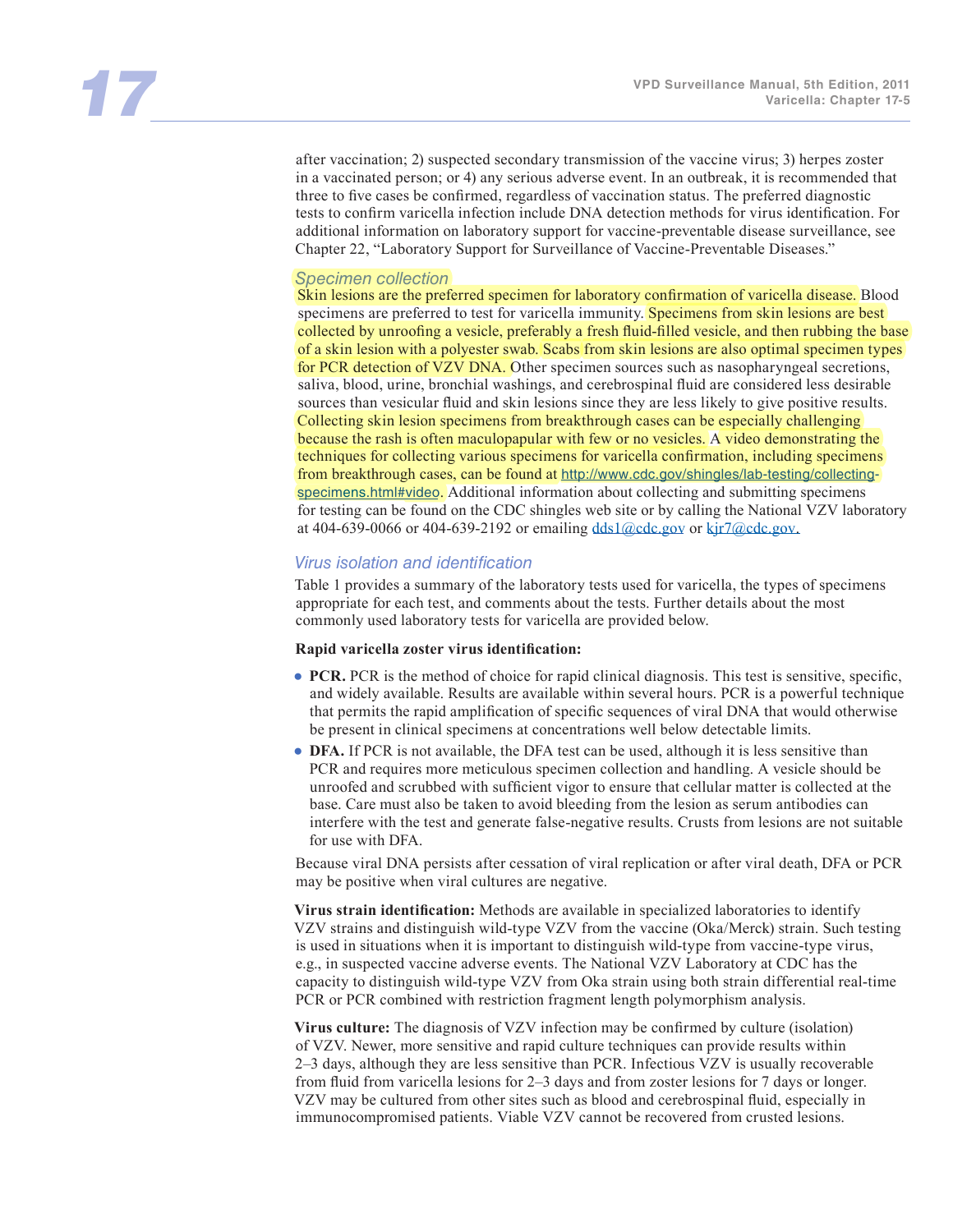**Serologic testing:** Serologic tests are available for confirmation of disease. They include capture IgM or fourfold rise from acute- and convalescent-phase IgG antibodies to VZV. Testing using commercial kits for IgM antibody is not recommended because available methods lack sensitivity and specificity; false-positive IgM results are common in the presence of high IgG levels. The National VZV Laboratory at CDC has developed a reliable IgM capture assay. Paired IgG acute- and convalescent-phase antibody tests are used in situations of mild or atypical presentation of disease when immediate therapy is not indicated and when, for clinical reasons, a confirmed diagnosis of the acute illness is important, e.g., a suspected second infection due to varicella. In addition, the laboratory at CDC has developed an IgG avidity assay, which can be used to identify recent primary VZV infection using a single VZV IgGseropositive serum specimen.

Single serologic IgG tests may be used to determine the immune status of persons whose history of varicella is negative or uncertain and who may be candidates for varicella zoster immune globulin (VZIG) or vaccination. Commercial ELISAs are recommended for the purpose of screening.<sup>46</sup> Routine testing for varicella immunity following vaccination is not recommended. Commercially available serologic IgG tests are not sufficiently sensitive to detect low levels of antibody following vaccination. There is evidence to suggest that the latex agglutination method, another method to test for serologic IgG, may result in false-positive results that could mistakenly categorize a susceptible person as immune.47

| <b>Test</b>              | <b>Specimen</b>                                                                                                        | <b>Comments</b>                                                                                                                                                                                                                                                                                                                                                       |
|--------------------------|------------------------------------------------------------------------------------------------------------------------|-----------------------------------------------------------------------------------------------------------------------------------------------------------------------------------------------------------------------------------------------------------------------------------------------------------------------------------------------------------------------|
| <b>Tissue</b><br>culture | Vesicular fluid; biopsy<br>specimens from sterile sites<br>(e.g., CSF, joint fluid)                                    | Used to detect VZV. Can be expensive. Limited<br>availability. Requires up to a week for result.                                                                                                                                                                                                                                                                      |
| <b>PCR</b>               | Vesicular swabs or scrapings;<br>scrapings from maculopapular<br>lesions; scabs from crusted<br>lesions; biopsy tissue | Very sensitive and specific for detecting VZV. Real-time<br>methods (not widely available and require special<br>equipment) have been designed that distinguish<br>vaccine strain from wild-type. Results rapidly available<br>(within 3 hours).                                                                                                                      |
| <b>DFA</b>               | Vesicle scraping; swab of lesion<br>base (must include cells)                                                          | Identify VZV. More rapid and sensitive than culture.<br>Less sensitive than PCR.                                                                                                                                                                                                                                                                                      |
| Tzanck<br>smear          | Vesicle scraping; swab of lesion<br>base (must include cells)                                                          | Detects multinucleated giant cells with inclusions.<br>Diagnostic of alpha herpes viruses (VZV, herpes<br>simplex viruses). Less sensitive than DFA.                                                                                                                                                                                                                  |
| Capture IgM              | Acute or convalescent serum<br>specimens for VZV IgM                                                                   | Specific. IgM inconsistently detected. Not reliable<br>method for routine confirmation, especially in<br>vaccinated persons, but positive result indicates<br>current/recent VZV immune response. However,<br>positive results in the absence of clinical disease would<br>not be considered confirmation of active varicella<br>disease. Requires special equipment. |
| <b>EIA</b>               | Acute and convalescent serum<br>specimens for VZV IgG                                                                  | Requires special equipment. Specific but may not be<br>sensitive enough to identify vaccine-induced immunity.                                                                                                                                                                                                                                                         |
| LA                       | Acute and convalescent serum<br>specimens for VZV IgG                                                                  | Rapid (15 min). No special equipment needed. More<br>sensitive but less specific than EIA. Can produce<br>false-positive results.                                                                                                                                                                                                                                     |
| <b>IFA</b>               | Acute and convalescent serum<br>specimens for VZV IgG                                                                  | Requires special equipment. Good sensitivity,<br>specificity.                                                                                                                                                                                                                                                                                                         |
| gpELISA                  | Acute and convalescent serum<br>specimens for VZV IgG                                                                  | Highly specific and sensitive but not widely or<br>commercially available. Suitable for evaluation of<br>vaccine seroconversion.                                                                                                                                                                                                                                      |
| <b>FAMA</b>              | Acute and convalescent serum<br>specimens for VZV IgG                                                                  | Highly specific and sensitive but not widely or<br>commercially available. Suitable for evaluation of<br>vaccine seroconversion.                                                                                                                                                                                                                                      |

#### **Table 1. Laboratory tests available for varicella confirmation**

**Abbreviations:** *CSF, cerebrospinal fluid; VZV, varicella-zoster virus; PCR, polymerase chain reaction; DFA, direct fluorescent antibody; EIA, enzyme immunoassay; LA, latex agglutination; IFA, indirect fluorescent antibody; gpELISA, glycoprotein-based enzyme-linked immunosorbent assay; FAMA, fluorescent antibody to membrane antigen.*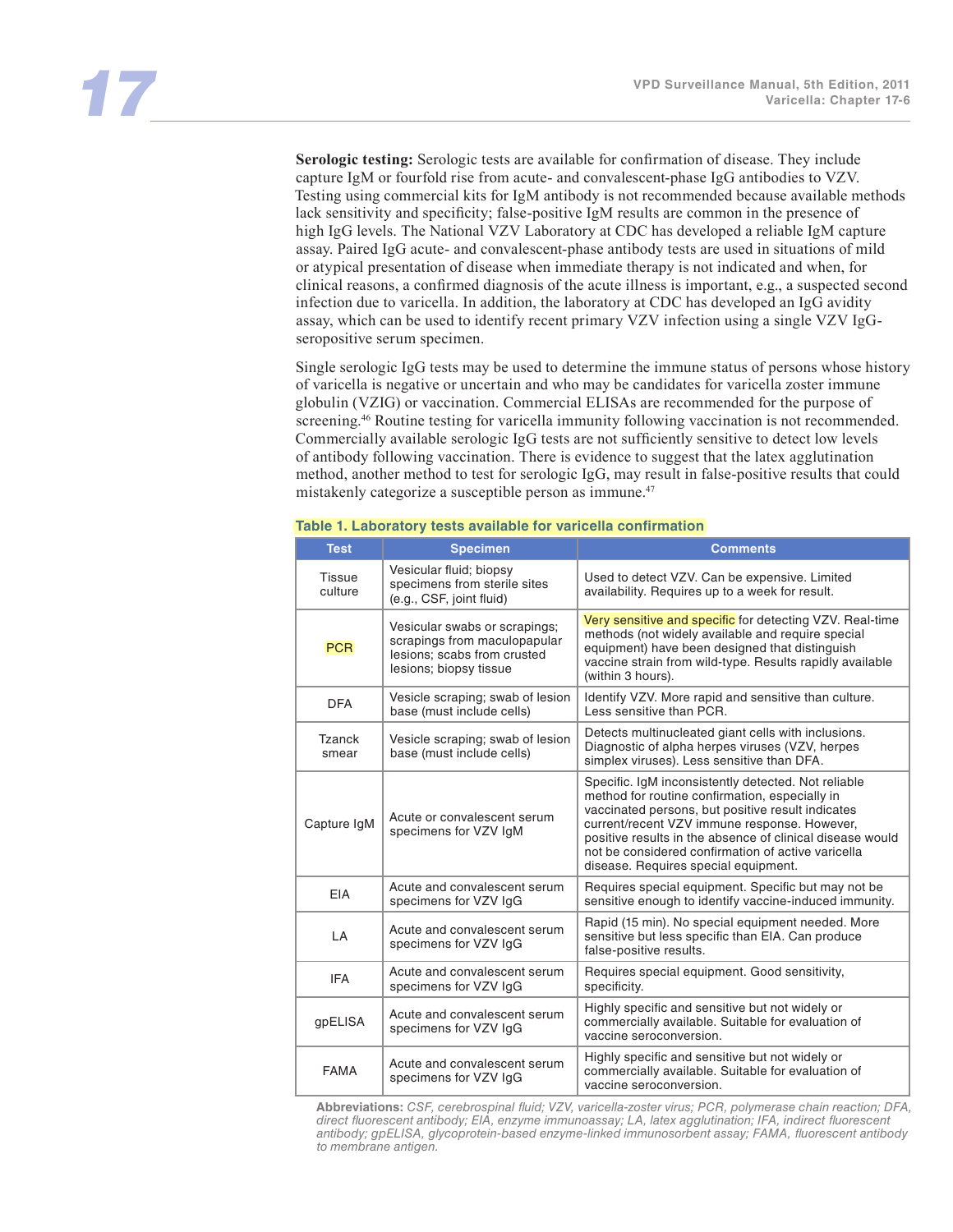# VII. Reporting

Each state and territory has regulations or laws governing the reporting of diseases and conditions of public health importance.48 These regulations and laws list the diseases to be reported and describe those persons or institutions responsible for reporting, including healthcare providers, hospitals, laboratories, schools, child care facilities, and other institutions. Persons reporting should contact the state health department for state-specific reporting requirements.

#### *Varicella deaths*

In 1998, the Council of State and Territorial Epidemiologists recommended that varicellarelated deaths be placed under national surveillance,<sup>42</sup> and varicella-related deaths became nationally notifiable on January 1, 1999.

Varicella deaths can be identified through death certificates, which may be available through state vital records systems and may be more readily available soon after death in states using electronic death certificates. State public health departments may also request that local health departments, healthcare practitioners, and hospitals report varicella deaths that occur in their community.

Because varicella is preventable with vaccine, all deaths due to varicella should be investigated. Investigation may provide insight into risk factors for varicella mortality and may help identify missed opportunities for, and barriers to, vaccination. A worksheet is provided to guide varicella death investigations (see Appendix 19). Deaths should be reported to CDC/ NCIRD/DVD/Epidemiology Branch (404-639-8230) and to NNDSS via the National Electronic Telecommunications Surveillance System (NETSS) or the National Electronic Disease Surveillance System (NEDSS), when available.

The following data are epidemiologically important and should be collected in the course of a death investigation. Additional information may be collected at the direction of the state health department.

- Demographic information
	- Name
	- Address
	- Date of birth
	- Age
	- Sex
	- Ethnicity
	- Race
	- Country of birth
	- Date of death
- Medical history
	- Pre-existing medical conditions
	- History of varicella (to distinguish varicella from herpes zoster)
	- Medications
- Vaccination status
	- Number of doses of varicella or herpes zoster vaccine
	- Date(s) of vaccination
	- Type and manufacturer of vaccine
	- If not vaccinated, reason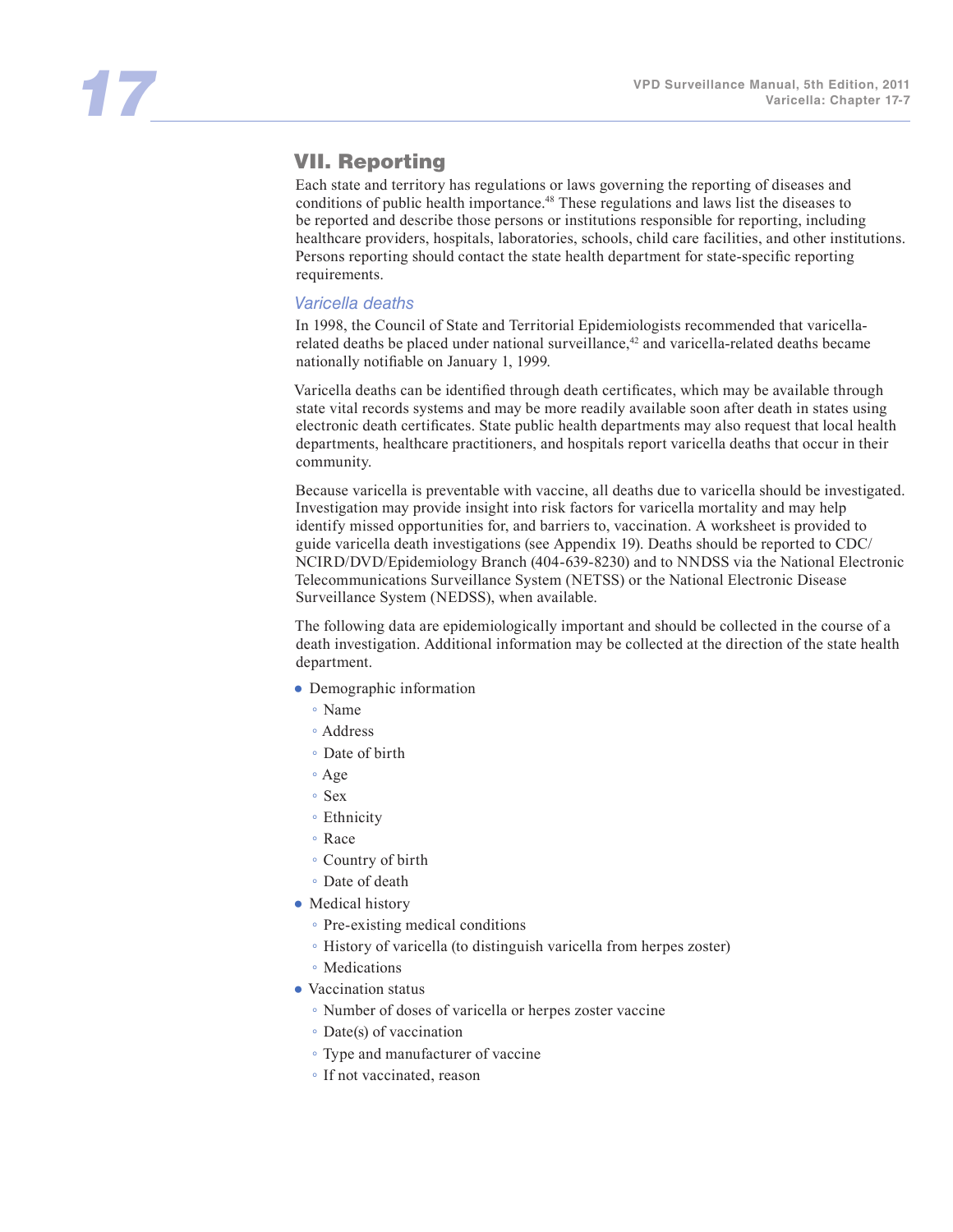- Clinical data
	- Date of rash onset
	- Hospitalization, date of hospital admission
	- Postmortem examination results
	- Death certificate diagnoses
- Complications
	- Pneumonia
	- Infections (e.g., invasive group A beta-hemolytic streptococcal [GAS], cellulitis, sepsis, necrotizing fasciitis, other)
	- Encephalitis
	- Neurologic condition (specify)
	- Hemorrhagic condition (specify)
	- Reye syndrome
- Treatment
	- Medications given (e.g., antiviral drugs, VZIG, aspirin, nonsteroidal anti-inflammatory drugs)
	- Duration of therapy
- Laboratory information
	- Virus isolation test dates and results
	- PCR test dates and results
	- DFA test dates and results
	- Serology test dates and results
- Epidemiologic information
	- Transmission setting
	- Source of transmission (e.g., age, vaccination status, relationship to decedent)

#### *Varicella case reporting*

In 2002, CSTE recommended that varicella be included in NNDSS. All states were encouraged to conduct ongoing varicella surveillance to monitor vaccine impact on morbidity.<sup>49</sup> States are encouraged to report varicella cases to NNDSS via NETSS or NEDSS. As of 2010, 36 states were conducting case-based varicella surveillance. Persons reporting should contact the state health department for state-specific reporting requirements.

**Individual case reporting:** States not conducting case-based surveillance are encouraged to progressively implement individual case reporting. This can be done by establishing statewide or sentinel surveillance. Statewide surveillance involves adding varicella to the list of notifiable diseases that are reported to the state health department. Sentinel site surveillance involves identifying sites such as schools, child care centers, physicians' practices, hospitals, colleges, and other institutions to perform surveillance for varicella. Sentinel sites can be limited to a geographic area, such as a county or city, or selected to be representative of the entire state population. States may also consider requesting reports from sites that already participate in other surveillance networks. Some states have initiated surveillance using sentinel or schoolbased surveillance even though statewide case reporting is not required. States can expand their number of sites as they develop their system with the intention of eventually having statewide surveillance.

The following data are epidemiologically important and should be collected in the course of a case investigation. Additional information may be collected at the direction of the state health department.

● Age—to monitor the impact of vaccination on disease reduction in specific age groups and any shift in disease to older persons.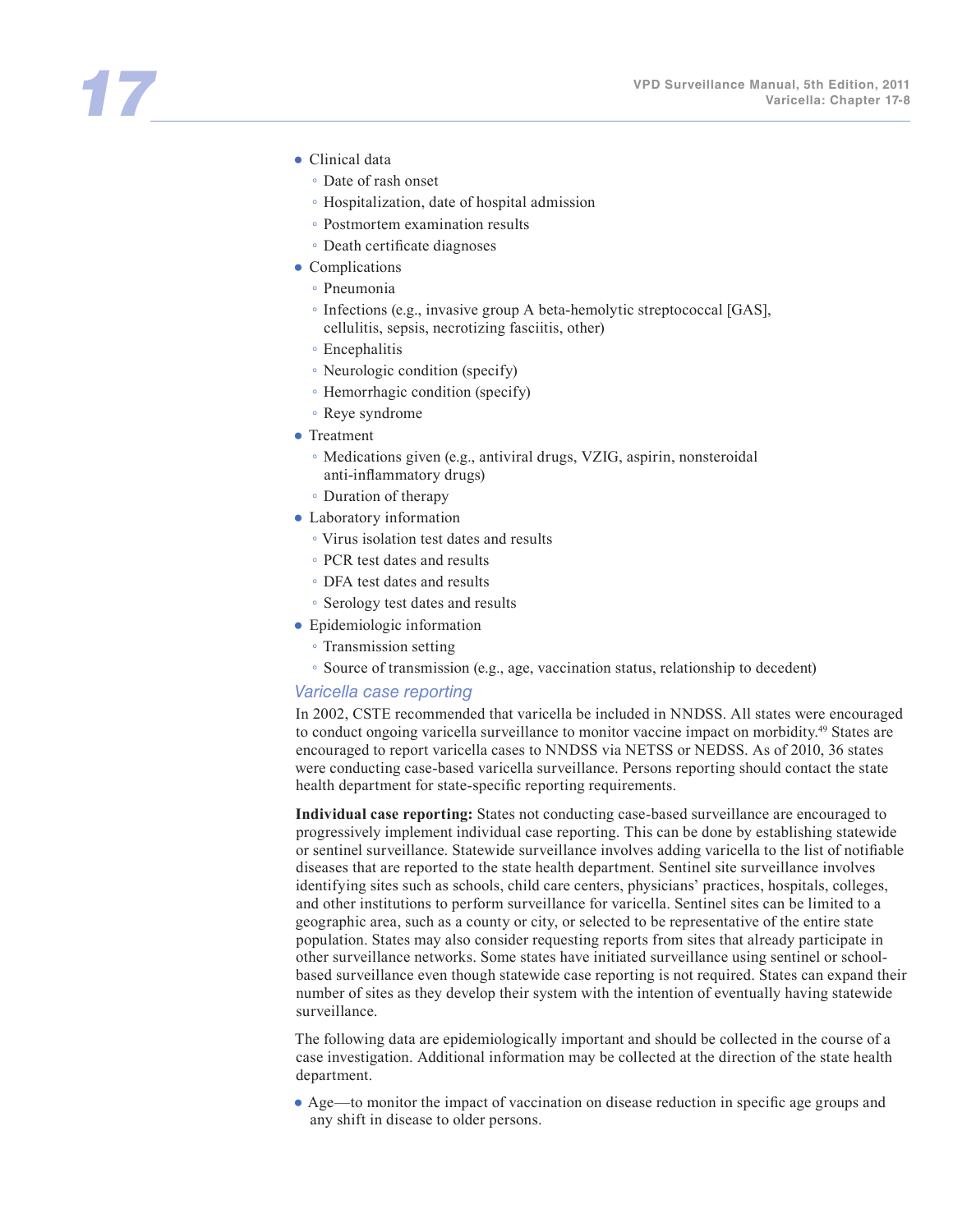- Varicella vaccination status—to determine the proportion of cases occurring in vaccinated persons and assess crude vaccine effectiveness.
- Number of varicella vaccine doses received to monitor number of cases with one, two, or no doses of vaccine.
- Severity of disease—to assess the severity of varicella in vaccinated persons, to monitor the impact of vaccination on disease severity, and to determine if vaccine-induced immunity wanes over time (based on number of lesions)
	- Number of lesions:
		- Mild: fewer than 50 lesions
		- Mild/moderate: 50–249 lesions
		- Moderate: 250–499 lesions
		- Severe: 500 or more lesions or any complications such as bacterial superinfection, varicella pneumonitis, encephalitis, hospitalization, or death.
	- Hospitalization

Additional information to collect can include the following:

- Demographic information
	- Name
	- Address
	- Date of birth
	- Sex
	- Ethnicity
	- Race
	- Country of birth
- Reporting source
	- County
	- Earliest date reported
- Clinical data
	- Pre-existing medical conditions
	- History of varicella (to distinguish varicella from herpes zoster or
	- to document reported second infections)
	- Medications
	- Dates of rash onset
	- Duration of rash
	- Symptoms and date of onset
	- Complications
- Vaccination status
	- Date(s) of vaccination
	- Type and manufacturer of vaccine
	- Vaccine lot number
	- If not vaccinated, reason
- Outcome (patient survived or died)
	- Date of death
- Epidemiologic data
	- Transmission setting
	- Source of transmission
	- Vaccination status of source patient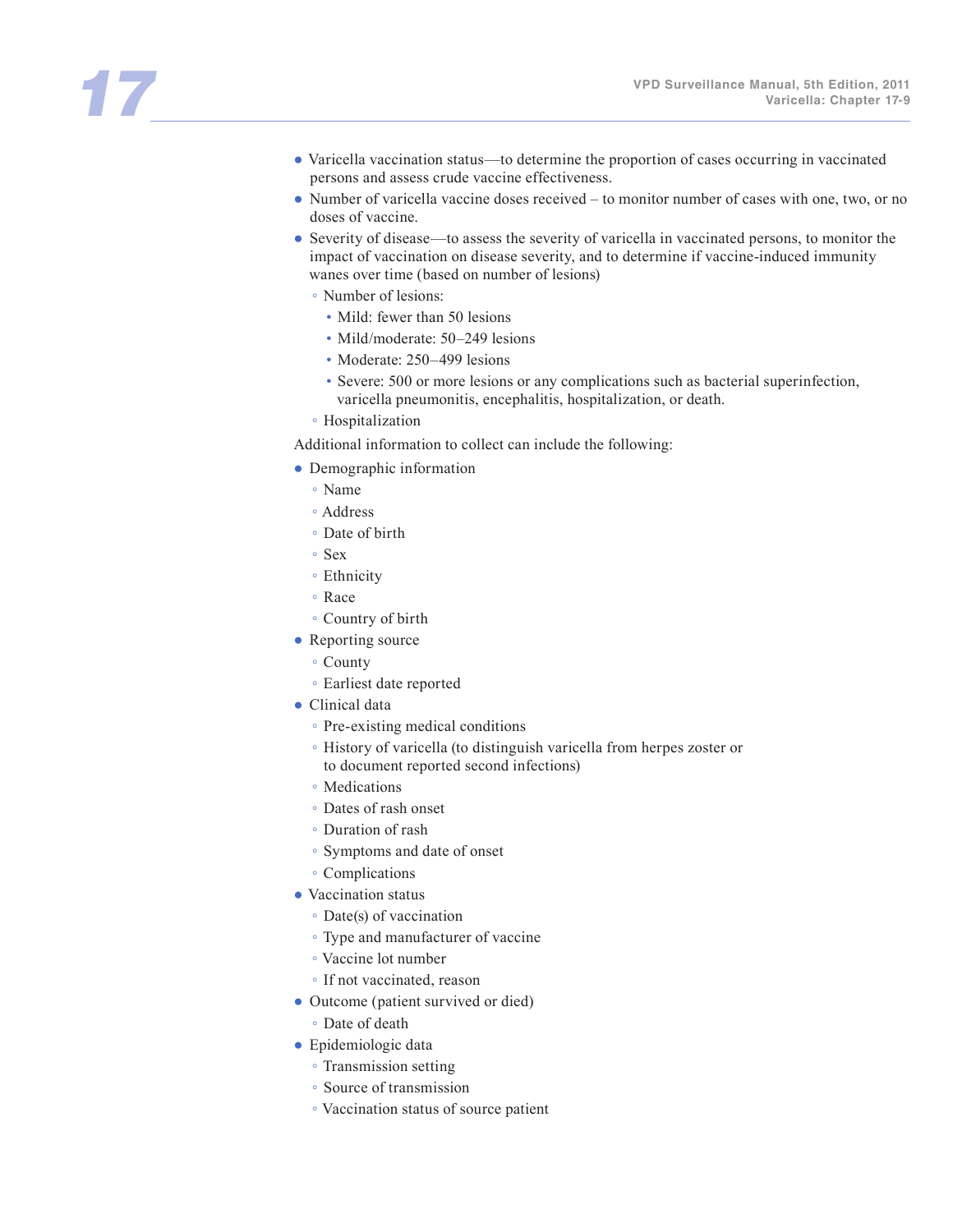- Laboratory information
	- Virus isolation test dates and results
	- PCR test dates and results
	- DFA test dates and results
	- Serologic test dates and results

CDC has designed a worksheet to provide guidance for individual varicella case investigations (see Appendix 20).

#### *Varicella Outbreaks*

Although varicella outbreaks are not nationally notifiable, states are encouraged to report varicella outbreaks to CDC on an annual basis. The information is important for understanding the epidemiology of varicella and monitoring the impact of the routine two dose varicella vaccination program. An example of the varicella outbreak reporting worksheet can be found online here (http://www.cdc.gov/vaccines/vpd-vac/varicella/outbreaks/appx.htm#a). Reporting worksheets can be faxed to CDC/NCIRD/DVD/Epidemiology Branch (404-639-8665)

The following data are epidemiologically important. Additional information may be collected at the direction of the state health department.

- Outbreak setting
- Outbreak duration
- Outbreak size (i.e., # varicella cases)
- Ages of cases
- Vaccination status of cases
- Number of laboratory confirmed cases

#### VIII. Vaccination

Two varicella-containing vaccines are now available in the United States. The live attenuated single-antigen varicella vaccine (Varivax®, Merck & Co., Inc.) was licensed in March 1995. A combination varicella-containing vaccine, Measles, Mumps, Rubella, Varicella (MMRV) (ProQuad®, Merck & Co., Inc.), was licensed in 2005 for use in children 12 months through 12 years of age. Because of the thermolability of the vaccines, the manufacturer's requirements for maintaining the cold chain must be followed strictly. Vaccine that is not properly stored before administration could have suboptimal potency.<sup>33, 50</sup>

Prelicensure studies of one dose of varicella vaccine, using various vaccine formulations, showed vaccine efficacy ranging from 70% to 90% for all disease and greater than 95% for severe disease.4, 51, 52 Postlicensure studies under conditions of community use have demonstrated vaccine effectiveness in the range of 80%–85% for prevention of all disease. However, several lower estimates (40%–59%), and some higher estimates (100%) have been reported.<sup>53-59</sup>

The efficacy of two doses of varicella vaccine was evaluated in a randomized clinical trial. Over a 10-year observation period, the estimated vaccine efficacy of two doses was 98.3% compared with 94.4% for one dose. The difference was statistically significant ( $p<0.001$ ).<sup>60</sup> A second dose of vaccine reduced varicella attack rates by 3.3-fold.<sup>60</sup> A case control study evaluating the effectiveness of two doses found the 2-dose vaccine effectiveness to be 98.3%  $61$ , similar to what was seen in the clinical trial. The two dose vaccine effectiveness estimate calculated from an outbreak investigation was found to be lower, 89%.<sup>62</sup> High two-dose vaccine coverage should greatly decrease outbreaks that have been reported among groups of school children with high vaccination coverage.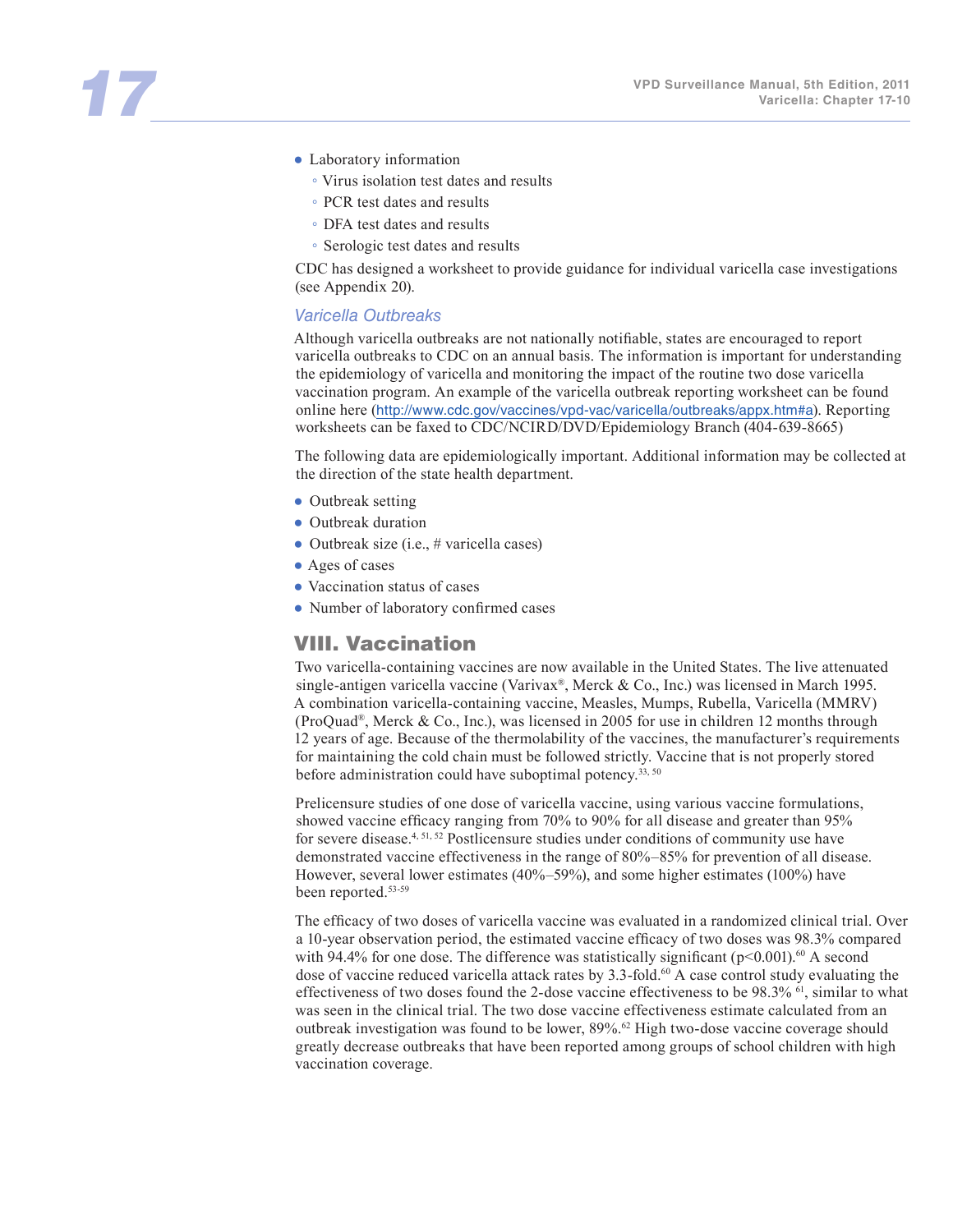#### *Recommendations for the use of varicella-containing vaccines33*

**Routine administration of two doses of live attenuated varicella virus–containing vaccine:** 

- All children should routinely receive their first dose at 12–15 months of age. The second dose is recommended routinely when children are aged 4–6 years (i.e., before a child enters kindergarten or first grade), but can be administered at an earlier age provided the interval between the first and second dose is at least 3 months.
- Persons 13 years of age or older without evidence of varicella immunity should receive two doses of single-antigen varicella vaccine administered 4–8 weeks apart. Serologic testing of adults with an uncertain or negative history may be cost-effective.
- Healthcare workers without laboratory evidence of immunity to varicella, laboratory confirmation of disease, or provider-confirmed history of varicella or herpes zoster should receive two doses of varicella-containing vaccine.
- Documentation of vaccination or evidence of immunity to varicella should be required for children and adults entering or working in child care, school, college, other post–high school educational institutions, and healthcare settings.
- Second-dose catch-up varicella vaccination is recommended for children, adolescents, and young adults who previously received one dose.
- Prenatal assessment of women for evidence of varicella immunity is recommended. Upon completion or termination of their pregnancy, women without evidence of varicella immunity should receive a first dose of varicella vaccine before discharge from the hospital, birthing center, or healthcare facility. The second dose can be given 4 or more weeks after the first dose (e.g., at the postpartum visit). Postpartum vaccination need not be delayed because of breastfeeding.
- Asymptomatic or mildly symptomatic HIV-infected children in CDC clinical class N, A, or B with age-specific CD4+ T-lymphocyte counts of higher than 15% and without evidence of varicella immunity may receive two doses of single-antigen varicella vaccine 3 months apart. Data on the use of varicella vaccine in older HIV-infected persons are lacking. However, based on expert opinion, vaccination for HIV-infected adults with similar immune function should be considered.
- A two-dose vaccination policy is recommended for outbreak control. Persons without evidence of immunity or those who received one dose of varicella vaccine should be offered vaccine.

#### **Contraindications:**<sup>33</sup>

- Allergy to vaccine components.
- Altered T-cell immunity from a malignant condition, including blood dyscrasias, leukemia, lymphomas of any type, other malignant neoplasms affecting the bone marrow or lymphatic systems, or HIV, except as discussed above.
- For children receiving high doses of systemic steroids (i.e., at least 2 mg/kg prednisone) for 2 weeks or longer, vaccination should be delayed until steroid therapy has been discontinued for at least 1 month, in accordance with the recommendations of ACIP for live-virus vaccines.<sup>63</sup>
- Pregnancy. Varicella vaccination is contraindicated during pregnancy. Women should avoid pregnancy for 1 month after receiving a dose of varicella vaccine. If a pregnant woman is inadvertently vaccinated, the incident should be reported to the Varivax in Pregnancy Registry at 1-800-986-8999. In the first 10 years of data collection, no reported cases of congenital varicella syndrome or other patterns of birth defects have been reported, although an extremely low risk cannot be excluded.<sup>64</sup>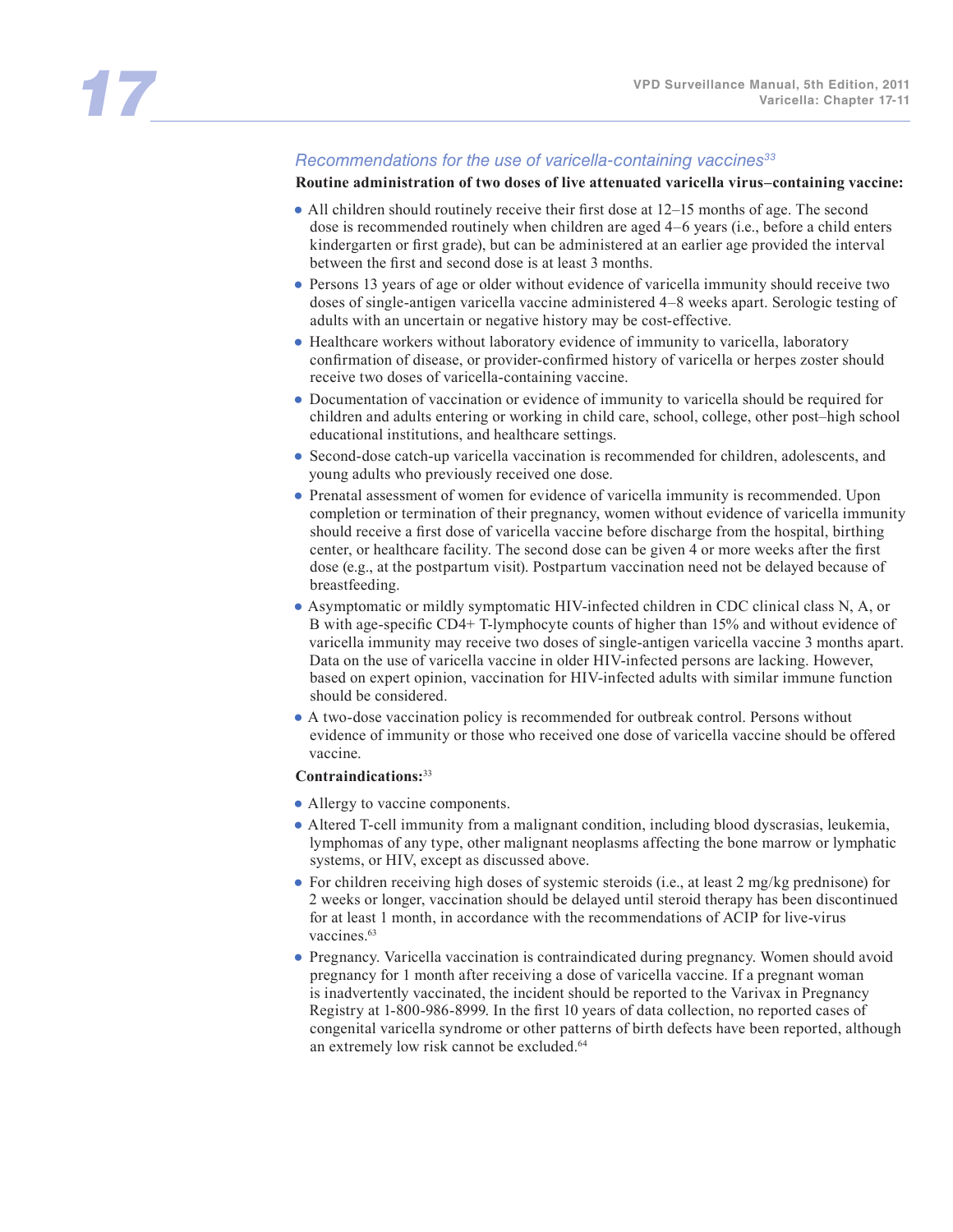#### **Additional precautions:**

- Severe illness. Vaccination of persons with severe illness should be postponed until recovery.
- Because of the potential inhibition of the response to varicella vaccination by passively transferred antibodies, varicella vaccine should not be administered for 3-11 months, depending on dosage, after administration of blood (except washed red blood cells), plasma, or IG. In addition, varicella vaccine should not be administered for at least 5 months after administration of VZIG. Persons who have received varicella vaccine should not be given antibody-containing product for 2 weeks after vaccination unless the benefits exceed those of vaccination.
- Vaccination of leukemic children who are in remission and who do not have evidence of immunity to varicella should be undertaken only with expert guidance and with the availability of antiviral therapy in case complications occur.
- Salicylates (i.e., aspirin and related medications) should not be used for 6 weeks after receiving varicella vaccine because of the association between aspirin use and Reye syndrome following varicella disease.

### IX. Establishing or Enhancing Surveillance

Varicella surveillance is needed to facilitate public health action at the state and local level and to monitor the impact of the varicella immunization program. Several approaches may be used to monitor trends in varicella disease burden. States should consider their surveillance strengths and build varicella surveillance into an existing system where feasible.

#### *Case investigation*

Although investigation of all cases of varicella may not be feasible in all settings in all states, action may be required to prevent transmission to persons without evidence of immunity to varicella who are at high risk of serious complications of varicella.33 In addition, investigation is warranted in some specific circumstances, including deaths associated with varicella, cases with severe complications such as invasive group-A streptococcal infections, outbreaks involving exposure of persons without evidence of immunity to varicella who are at high risk of serious complications of varicella, and outbreaks in populations with high two-dose varicella vaccine coverage. For more information or for assistance with case, outbreak, and death investigations, the state health department should be contacted. Varicella postexposure prophylaxis of contacts should also be considered.<sup>33</sup>

#### *Outbreak investigation*

Although varicella vaccination coverage has increased and disease incidence has declined, outbreaks of varicella continue to occur, increasingly among highly vaccinated populations. Elementary schools are now the most common sites for varicella outbreaks, although they continue to occur in daycare settings and in middle and high schools. Because younger children are targeted for vaccination, a higher proportion of older children and adolescents may have escaped exposure and vaccination at a younger age and thus be more vulnerable to disease. Additionally, despite low susceptibility among adults (generally less than 5%), outbreaks have been reported from a variety of adult settings, including correctional facilities, hospitals, military training facilities, refugee centers, immigration detention facilities, homeless shelters, other residential institutions, and cruise ships. Outbreak response is particularly important in settings that present the greatest risk for severe disease (e.g., healthcare settings). Additionally, with implementation of the two-dose varicella vaccine policy, investigations of outbreaks provide data to monitor the effectiveness of the varicella vaccination program.

Investigations of outbreaks of vaccine-preventable diseases help determine whether outbreaks are occurring because of failure of vaccine (lower than expected vaccine effectiveness) or failure to vaccinate (low vaccine coverage rates and therefore high susceptibility). Investigations of varicella outbreaks will

- 1. improve existing knowledge of the epidemiology of varicella;
- 2. identify virus transmission patterns;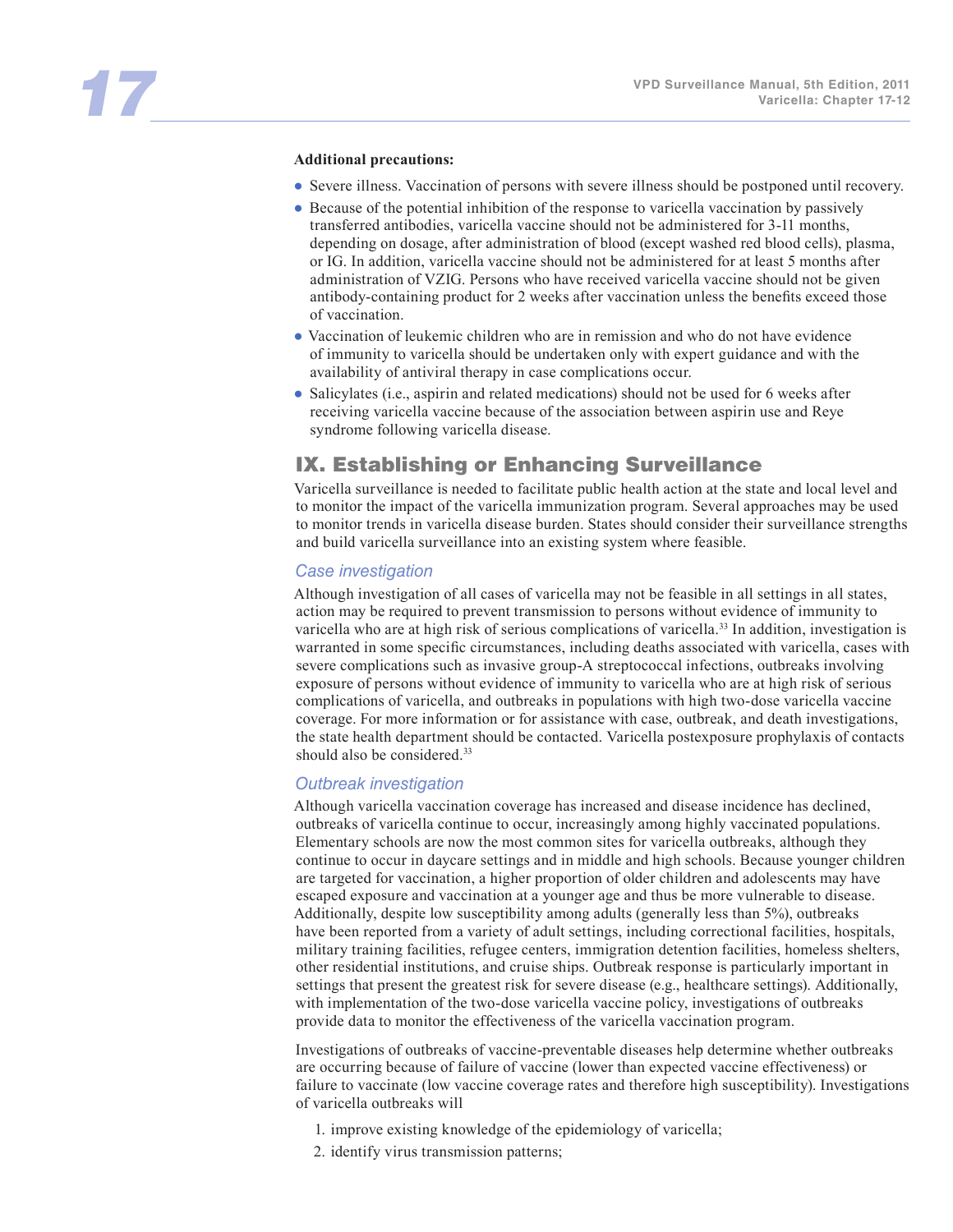- 3. describe disease burden;
- 4. determine risk factors for severe varicella;
- 5. provide additional estimates of varicella vaccine effectiveness; and
- 6. describe risk factors for vaccine failure.

Information about strategies for the investigation and control of varicella outbreaks can be found at: http://www.cdc.gov/vaccines/vpd-vac/varicella/outbreaks/manual.htm. Reporting of varicella outbreaks is also important to help monitor impact of the two dose varicella vaccination recommendation. A worksheet for reporting varicella outbreaks is available in Appendix 20.

#### References

- 1. Hope-Simpson RE. Infectiousness of communicable diseases in the household (measles, chickenpox and mumps). *Lancet* 1952;2:549–54.
- 2. Ross AH. Modification of chicken pox in family contacts by administration of gamma globulin. *N Engl J Med* 1962:267:369–76.
- 3. Asano Y, Nakayama H, Yazaki T, Kato R, Hirose S. Protection against varicella in household contacts by immediate inoculation with live varicella vaccine. *Pediatrics* 1977;59:3–7.
- 4. Arbeter AM, Starr SE, Plotkin SA. Varicella vaccine studies in healthy children. *Pediatrics* 1986;78(suppl):748–56.
- 5. Balfour HH, Jr., Kelly JM, Suarez CS, Heussner RC, Englund JA, Crane DD. et al. Acyclovir treatment of varicella in otherwise healthy children. *J Pediatr* 1990;116:633–9.
- 6. Whitley RJ. Varicella-zoster virus. In: Mandell GL, Bennett JE, Dolin R, eds. Mandell, Douglas and Bennett's Principles and Practices of Infectious Diseases, 6th edition. Florida: Churchill Livingstone; 2005.
- 7. Heininger U, Seward JF. Varicella. *Lancet* 2006;368:1365–76.
- 8. Wharton M. The epidemiology of varicella-zoster virus infections. *Infect Dis Clin North Am* 1996;10:571–81.
- 9. Meyer PA, Seward JF, Jumaan AO, Wharton M. Varicella mortality: trends before vaccine licensure in the United States, 1970–1994. *J Infect Dis* 2000;182:383–90.
- 10. Galil K, Brown C, Lin F, Seward J. Hospitalizations for varicella in the United States, 1988 to 1994. *Pediatr Infect Dis J* 2002;21:931–4.
- 11. CDC. Varicella-related deaths among adults—United States, 1997. *MMWR* 1997;46:409–12.
- 12. CDC. Varicella-related deaths among children—United States, 1997. *MMWR* 1998;47:365–8.
- 13. CDC. Varicella-related deaths—Florida, 1998. *MMWR* 1999;48:379–81.
- 14. CDC. Outbreak of invasive group A Streptococcus associated with varicella in a childcare center—Boston, Massachusetts, 1997. *MMWR* 1997;46:944–8.
- 15. Choo PW, Donahue JG, Manson JE, Platt R. The epidemiology of varicella and its complications. *J Infect Dis* 1995;172:706–12.
- 16. Harger JH, Ernest JM, Thurnau GR, Moawad A, Thom E, Landon MB, et al. Frequency of congenital varicella syndrome in a prospective cohort of 347 pregnant women. *Obstet Gynecol* 2002;100:260–5.
- 17. Pastuszak AL, Levy M, Schick B, Zuber C, Feldkamp M, Gladstone J, et al. Outcome after maternal varicella infection in the first 20 weeks of pregnancy. *N Engl J Med* 1994;330:901–5.
- 18. Enders G, Miller E, Cradock-Watson J, Bolley I, Ridehalgh M. Consequences of varicella and herpes zoster in pregnancy: prospective study of 1739 cases. *Lancet* 1994;343:1548–51.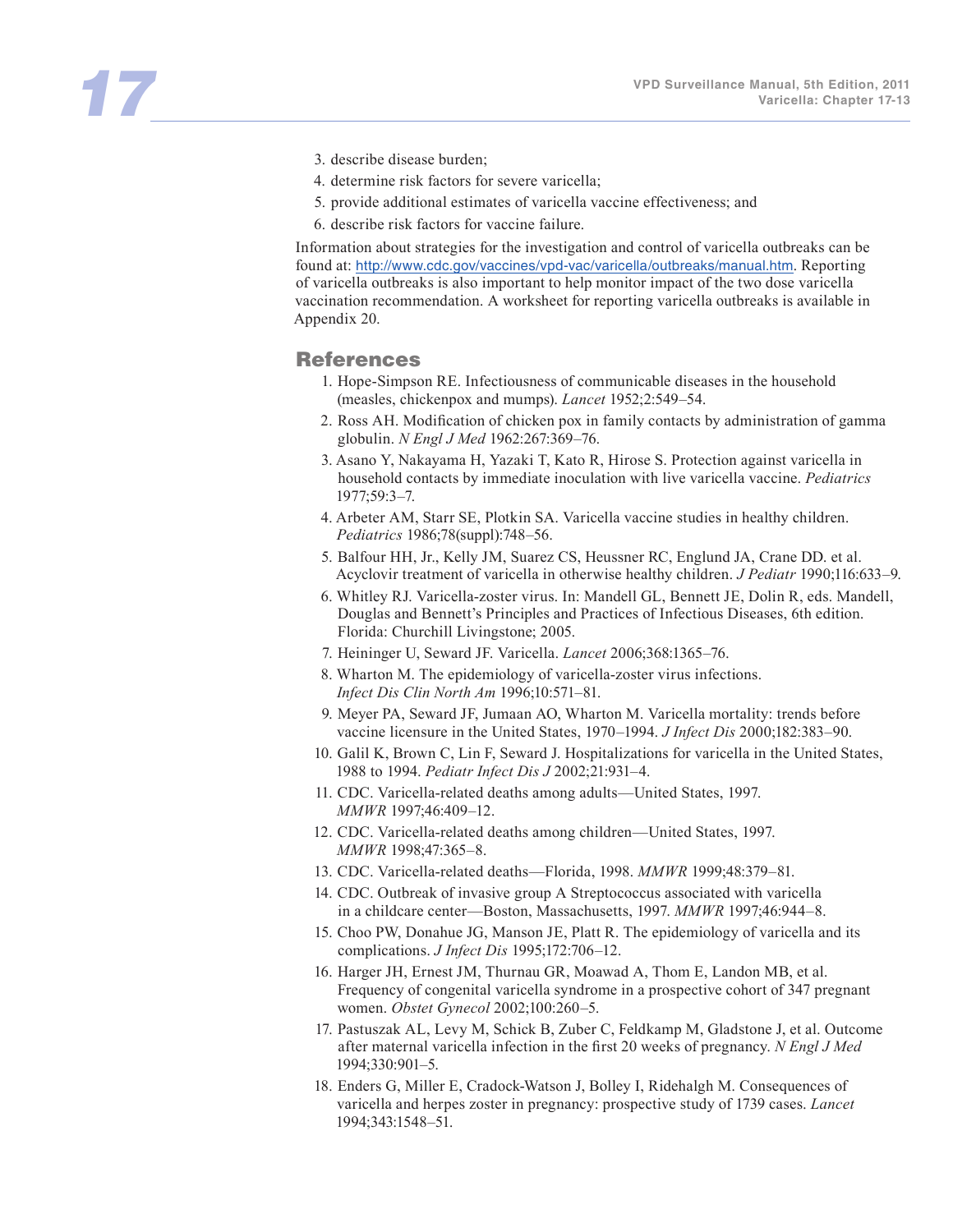- 19. Junker AK, Angus E, Thomas EE. Recurrent varicella-zoster virus infections in apparently immunocompetent children. *Pediatr Infect Dis* 1991;10:569–75.
- 20. Hall S, Maupin T, Seward J, Jumaan AO, Peterson C, Goldman G, et al. Second varicella infections: are they more common than previously thought? *Pediatrics* 2002;109:1068–73.
- 21. Hope-Simpson RE. The nature of herpes zoster: a long-term study and a new hypothesis. *Proc R Soc Med* 1965; 58:9–20.
- 22. Brisson M, Edmunds WJ, Law B, Gay NJ, Walld R, Brownell M, et al. Epidemiology of varicella zoster virus infection in Canada and the United Kingdom. *Epidemiol Infect* 2001;127:305–14.
- 23. Harpaz R, Ortega-Sanchez IR, Seward JF. Advisory Committee on Immunization Practices (ACIP) Centers for Disease Control Prevention (CDC). Prevention of herpes zoster: Recommendations of the Advisory Committee on Immunization Practices (ACIP). *MMWR* Recomm Rep 2008; 57:1–30.
- 24. Guess HA, Broughton DD, Melton LJ, Kurland LT. Epidemiology of herpes zoster in children and adolescents: a population-based study. *Pediatrics* 1985; 76:512–7.
- 25. Latif R, Shope TC. Herpes zoster in normal and immunocompromised children. *Am J Dis Child* 1983;137:801–2.
- 26. Baba K, Yabuuchi H, Takahashi M, Ogra PL. Increased incidence of herpes zoster in normal children infected with varicella zoster virus during infancy: community-based follow-up study. *J Pediatr* 1986;108:372–7.
- 27. Ratner AJ. Varicella-related hospitalizations in the vaccine era. *Pediatr Infect Dis J* 2002;21:927–31.
- 28. Davis MM, Patel MS, Gebremariam A. Decline in varicella-related hospitalizations and expenditures for children and adults after introduction of varicella vaccine in the United States. *Pediatrics* 2004;114:786–92.
- 29. Zhou F, Harpaz R, Jumaan AO, Winston CA, Shefer A. Impact of varicella vaccination on health care utilization. *JAMA* 2005;294:797–802.
- 30. Meyer PA, Seward JF, Jumaan AO, Wharton M. Varicella mortality: trends before vaccine licensure in the United States, 1970–1994. *J Infect Dis* 2000;182:383–90.
- 31. Finger R, Hughes JP, Meade BJ, Pelletier AR, Palmer CT. Age-specific incidence of chickenpox. *Public Health Rep* 1994;109:750–755.
- 32. Yawn BP, Yawn RA, Lydick E. Community impact of childhood varicella infections. *J Pediatr* 1997;130:759–65.
- 33. CDC. Prevention of varicella: recommendations of the Advisory Committee on Immunization Practices *MMWR* 2007;56(No. RR-04):1–40.
- 34. CDC. National, state, and urban area vaccination coverage levels among children aged 19-35 months—United States, 2009. *MMWR*. 2010;59(36):1171-77.
- 35. Guris D, Jumaan AO, Mascola L, Watson BM, Zhang JX, Chaves SS, et al. Changing varicella epidemiology in active surveillance sites—United States, 1995-2005. *J Infect Dis*. 2008;197(Suppl 2):S71-5.
- 36. Nguyen HQ, Jumaan AO, Seward JF. Decline in mortality due to varicella after implementation of varicella vaccination in the United States. *N Engl J Med* 2005;352:450–8.
- 37. Lopez AS, Zhang J, Brown C, Bialek S. Varicella-Related Hospitalizations in the United States, 2000-2006: The 1-Dose Varicella Vaccination Era. *Pediatrics*. 2011. [Epub 2011 Jan 3].
- 38. Bernstein HH, Rothstein EP, Watson BM, Reisinger KS, Blatter MM, Wellman CO, et al. Clinical survey of natural varicella compared with breakthrough varicella after immunization with live attenuated Oka/Merck varicella vaccine. *Pediatrics* 1993;92:833–7.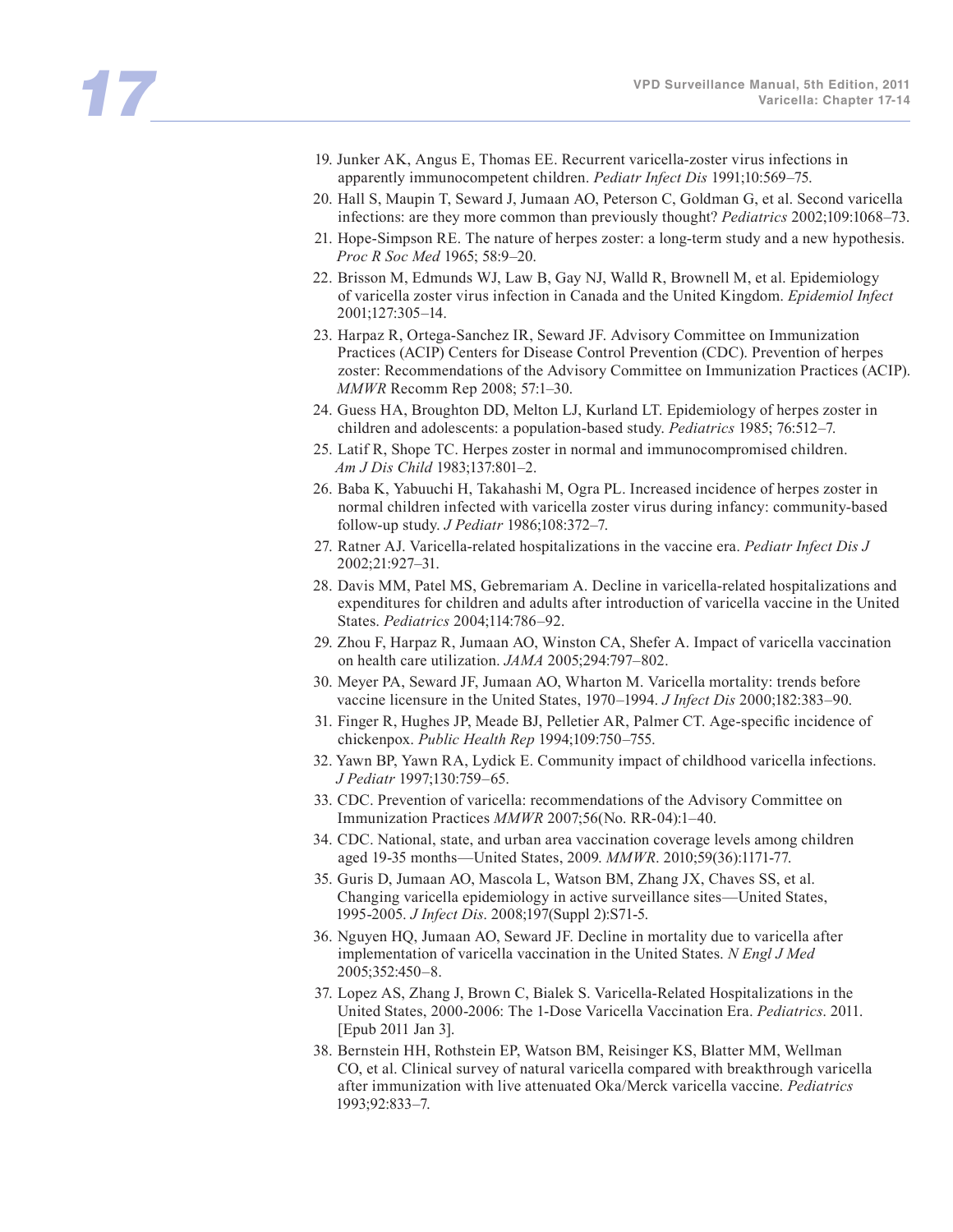- 39. U.S. Department of Health and Human Services. Healthy People 2020. US Department of Health and Human Services, 2010. Available at: http://www.healthypeople.gov/2020/ default.aspx.
- 40. Council of State and Territorial Epidemiologists. Position Statement 99-ID-9. Vaccine preventable disease: surveillance and reporting. CSTE, 1999. Available at http://www.cste.org/ps/1999/1999-id-09.htm
- 41. Council of State and Territorial Epidemiologists. Position Statement 09-ID-68. Public Health Reporting and National Notification for Varicella. CSTE, 2009. Available at: http://www.cste.org/ps2009/09-ID-68.pdf.
- 42. Council of State and Territorial Epidemiologists. Position Statement 98-ID-10. Inclusion of varicella-related deaths in the National Public Health Surveillance System. CSTE, 1998. Available at http://www.cste.org/ps/1998/1998-id-10.htm.
- 43. Weibel RE, Kuter BJ, Neff BJ, Rothenberger CA, Fitzgerald AJ, COnnor KA, et al. Live Oka/Merck varicella vaccine in healthy children. Further clinical and laboratory assessment. *JAMA* 1985;254:2435–9.
- 44. Galea SA, Sweet A, Beninger P, Steinberg SP, LaRussa PS, Gershon AA, et al. The safely profile of varicella vaccine: a 10-year review. *J Infect Dis* 2008;197(Suppl 2):S165-9.
- 45. Seward JF Zhang JX, Maupin TJ, Mascola L, Jumaan AO. Contagiousness of varicella in vaccinated cases: a household contact study. *JAMA* 2004;292:704–8.
- 46. Saiman L, LaRussa P, Steinberg SP, Zhou J, Baron K, Whittier S, et al. Persistence of immunity to varicella-zoster virus after vaccination of healthcare workers. *Infect Control Hosp Epidemiol* 2001;22:279–83.
- 47. Behrman A, Schmid DS, Crivaro A, Watson B. A cluster of primary varicella cases among healthcare workers with false-positive varicella zoster virus titers. *Infect Control Hosp Epidemiol* 2003;24:202-6.
- 48. Roush S, Birkhead G, Koo D, Cobb A, Fleming D. Mandatory reporting of diseases and conditions by health care professionals and laboratories. *JAMA* 1999;282:164–70.
- 49. Council of State and Territorial Epidemiologists. Position Statement 02-ID-6. Varicella surveillance. CSTE, 2002. Available at http://www.cste.org/position%20statements/02- ID-06.pdf.
- 50. CDC. Notice to readers: licensure of a combined live attenuated measles, mumps, rubella, and varicella vaccine. *MMWR* 2005;54:1212.
- 51. Kuter BJ, Weibel RE, Guess HA, Matthews H, Morton DH, Neff BJ, et al. Oka/Merck varicella vaccine in healthy children: final report of a 2-year efficacy study and 7-year follow-up studies. *Vaccine*. 1991;9:643–7.
- 52. Krause PR, Klinman DM. Efficacy, immunogenicity, safety, and use of live attenuated chickenpox vaccine. *J Pediatr* 1995;127:518–25.
- 53. CDC. Outbreak of varicella among vaccinated children—Michigan, 2003. *MMWR*. 2004;53:389–92.
- 54. Marin M, Nguyen HQ, Keen J, Jumaan AO, Mellen PM, Hayes EB, et al. Importance of catch-up vaccination: experience from a varicella outbreak, Maine, 2002–2003. *Pediatrics* 2005;115:900–5.
- 55. Izurieta HS, Strebel PM, Blake PA. Postlicensure effectiveness of varicella vaccine during an outbreak in a child care center. *JAMA* 1997;278:1495–9.
- 56. Haddad MB, Hill MB, Pavia AT, Green CE, Jumaan AO, De AK, et al. Vaccine effectiveness during a varicella outbreak among schoolchildren: Utah, 2002–2003. *Pediatrics* 2005;115:1488–93.
- 57. Lopez AS, Guris D, Zimmerman L. One dose of varicella vaccine does not prevent school outbreaks: is it time for a second dose? *Pediatrics* 2006;117:e1070–7.
- 58. Galil K, Lee B, Strine T. Outbreak of varicella at a day-care center despite vaccination. *N Engl J Med* 2002;347:1909–15.